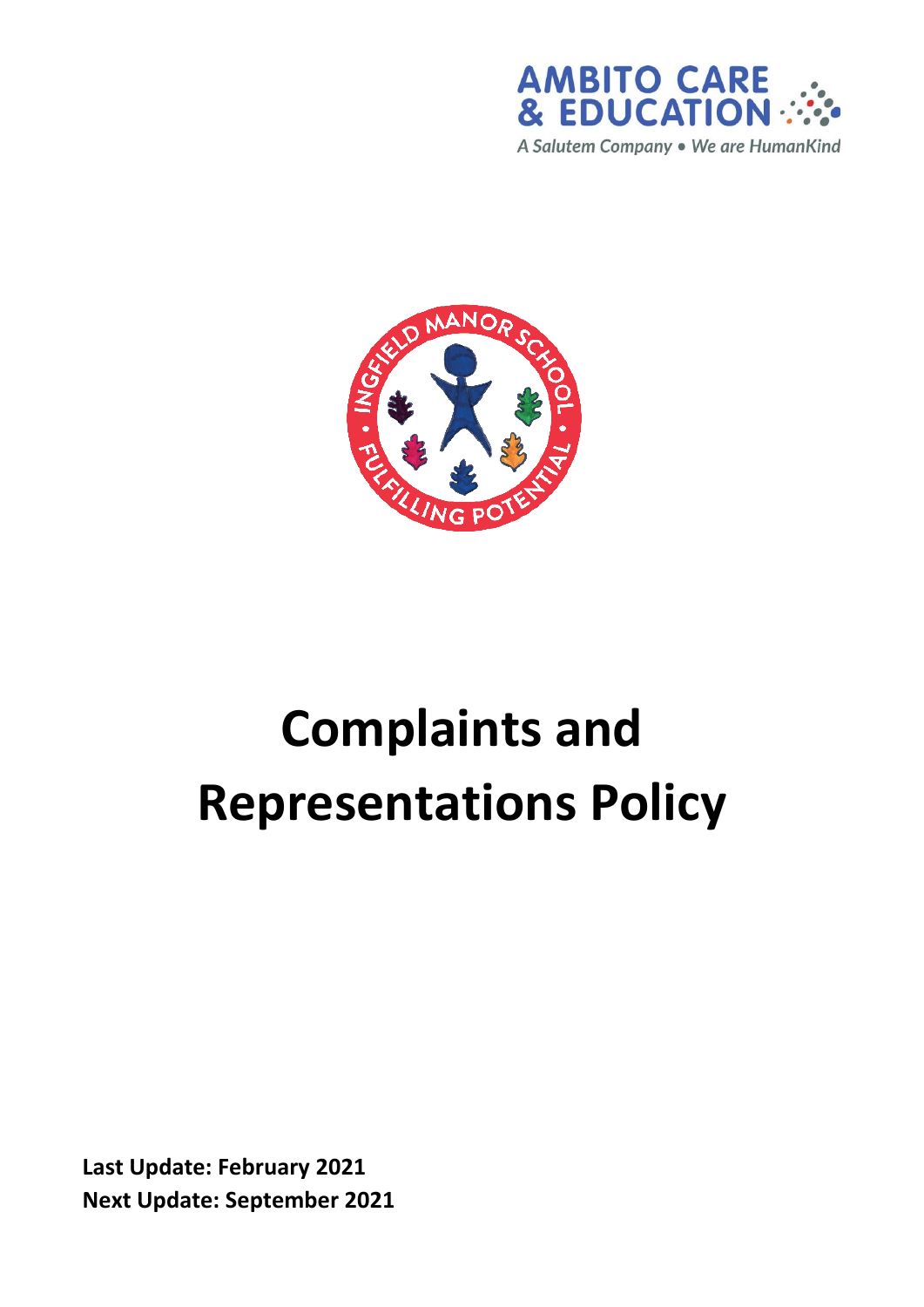#### **Statement and Vision**

Our objective is to provide a secure, calm and welcoming environment for all students and staff. We recognise that these aspirations can only be achieved by the wholehearted commitment and support of the whole school community. Occasionally, situations will occur which prevent the fulfilment of those aims and give cause for complaint.

#### **Aims**

In operating this Complaints Policy we aim to:

- $\triangleright$  encourage resolution of problems by informal means wherever possible
- $\triangleright$  handle the complaint swiftly with established time limits for action, keeping people informed of progress
- $\triangleright$  ensure a full and a fair consideration of the complaint
- $\triangleright$  have due regard for the rights and responsibilities of all parties involved
- $\triangleright$  respect confidentiality
- $\triangleright$  address all points at issue and provide an effective response
- $\triangleright$  provide information to the senior Leadership and Governing body so that policy and practice can be improved

#### **Who can make a complaint?**

This complaints procedure is not limited to students, parents or carers of children who are registered at the school. Any person, including members of the public, may make a complaint to Ingfield Manor School about any provision of facilities or services that we provide. Unless complaints are dealt with under separate statutory procedures (such as appeals relating to exclusions or admissions), we will use this complaints procedure.

#### **The difference between a concern and a complaint**

A concern may be defined as '*an expression of worry or doubt over an issue considered to be important for which reassurances are sought'*.

A complaint may be defined as '*an expression of dissatisfaction however made, about actions taken or a lack of action*'.

#### **How to raise a concern or make a complaint**

A concern or complaint can be made in person, in writing or by telephone. They may also be made by a third party acting on behalf of a complainant, as long as they have appropriate consent to do so.

Concerns should be raised with either the class teacher, Head of Department, or Principal. If the issue remains unresolved, the next step is to make a formal complaint.

Complaints against school staff (except the Principal) should be made in the first instance, to Nicola Dodds (School Principal) via the school office*.* Please mark them as Private and Confidential.

Complaints which involve or are about the Principal should be addressed to Kelley Fray (Managing Director), via the school office. Please mark them as Private and Confidential.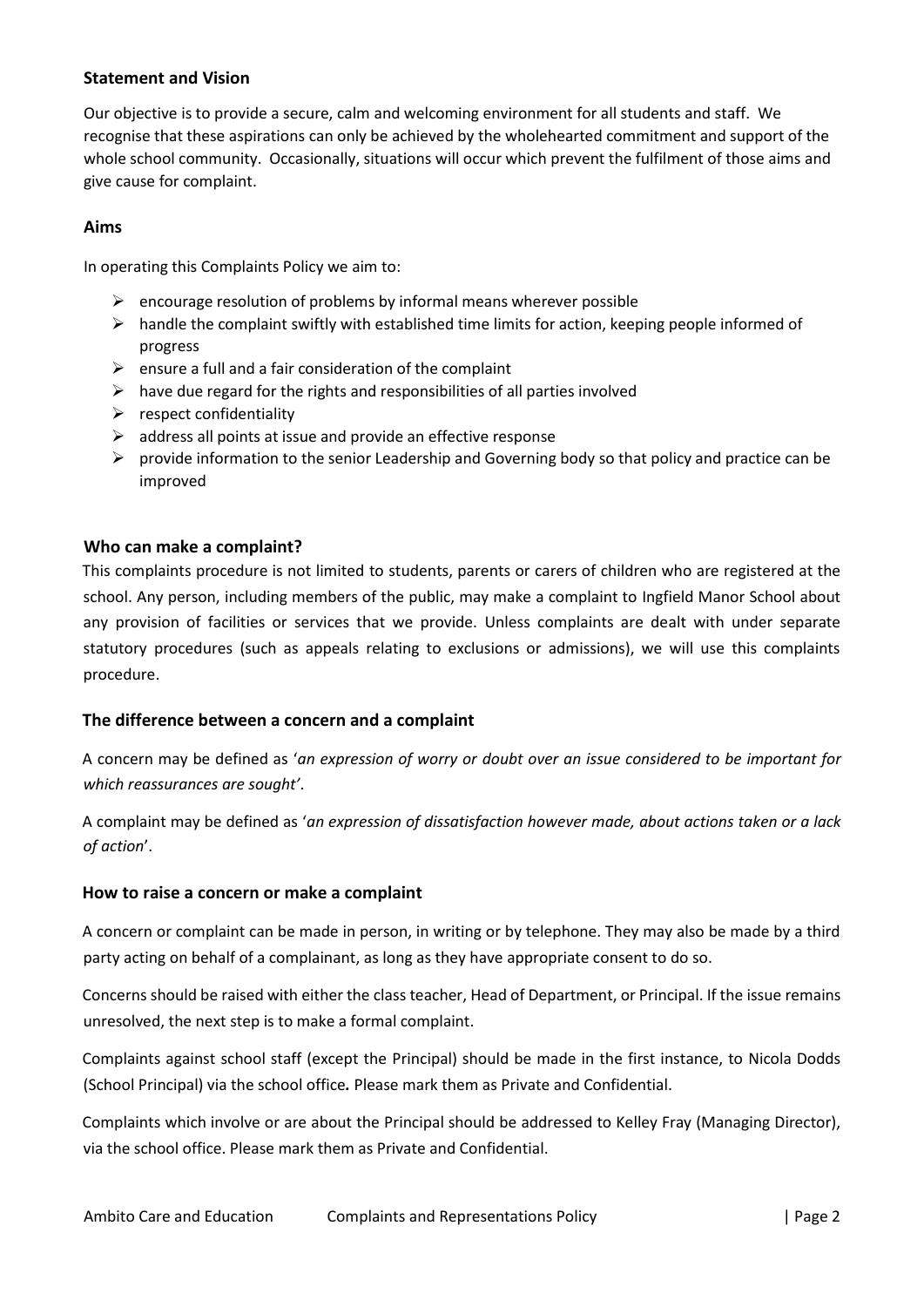For ease of use, a template complaint form is included at the end of this procedure (Appendix 3). If you require help in completing the form, please contact the school office. You can also ask third party organisations such as Citizens Advice to help you.

In accordance with equality law, we will consider making reasonable adjustments if required, to enable complainants to access and complete this complaints procedure. For instance, providing information in alternative formats, assisting complainants in raising a formal complaint or holding meetings in accessible locations.

#### **Anonymous complaints**

We will not normally investigate anonymous complaints. However, the Principal or the Managing Director, if appropriate, will determine whether the complaint warrants an investigation.

#### **Timescales**

You must raise the complaint within three months of the incident or, where a series of associated incidents have occurred, within three months of the last of these incidents. We will consider complaints made outside of this time frame if exceptional circumstances apply.

#### **Complaints received outside of term time**

We will consider complaints made outside of term time to have been received on the first school day after the holiday period.

#### **Scope of this Complaints Procedure**

This procedure covers all complaints about any provision of community facilities or services by Ingfield Manor School, other than complaints that are dealt with under other statutory procedures, including those listed below.

|        | <b>Exceptions</b>                                                                     | Who to contact                                                                                                                                                                                                                                                                                             |
|--------|---------------------------------------------------------------------------------------|------------------------------------------------------------------------------------------------------------------------------------------------------------------------------------------------------------------------------------------------------------------------------------------------------------|
| П<br>П | Admissions to schools<br>Statutory assessments of Special<br><b>Educational Needs</b> | Concerns about admissions, statutory assessments of Special<br>Educational Needs, should be raised with the appropriate local<br>authority                                                                                                                                                                 |
| $\Box$ | Matters likely to require a Child<br>Protection Investigation                         | Complaints about child protection matters are handled under<br>our child protection and safeguarding policy and in accordance<br>with relevant statutory guidance.                                                                                                                                         |
|        |                                                                                       | If you have serious concerns, you may wish to contact the<br>West Sussex local authority designated officer (LADO), who<br>has local responsibility for safeguarding<br>(LADO@westsussex.gov.uk 03302226454) or the<br>West Sussex Multi-Agency Safeguarding Hub<br>(MASH@westsussex.gov.uk 0330 222 6664) |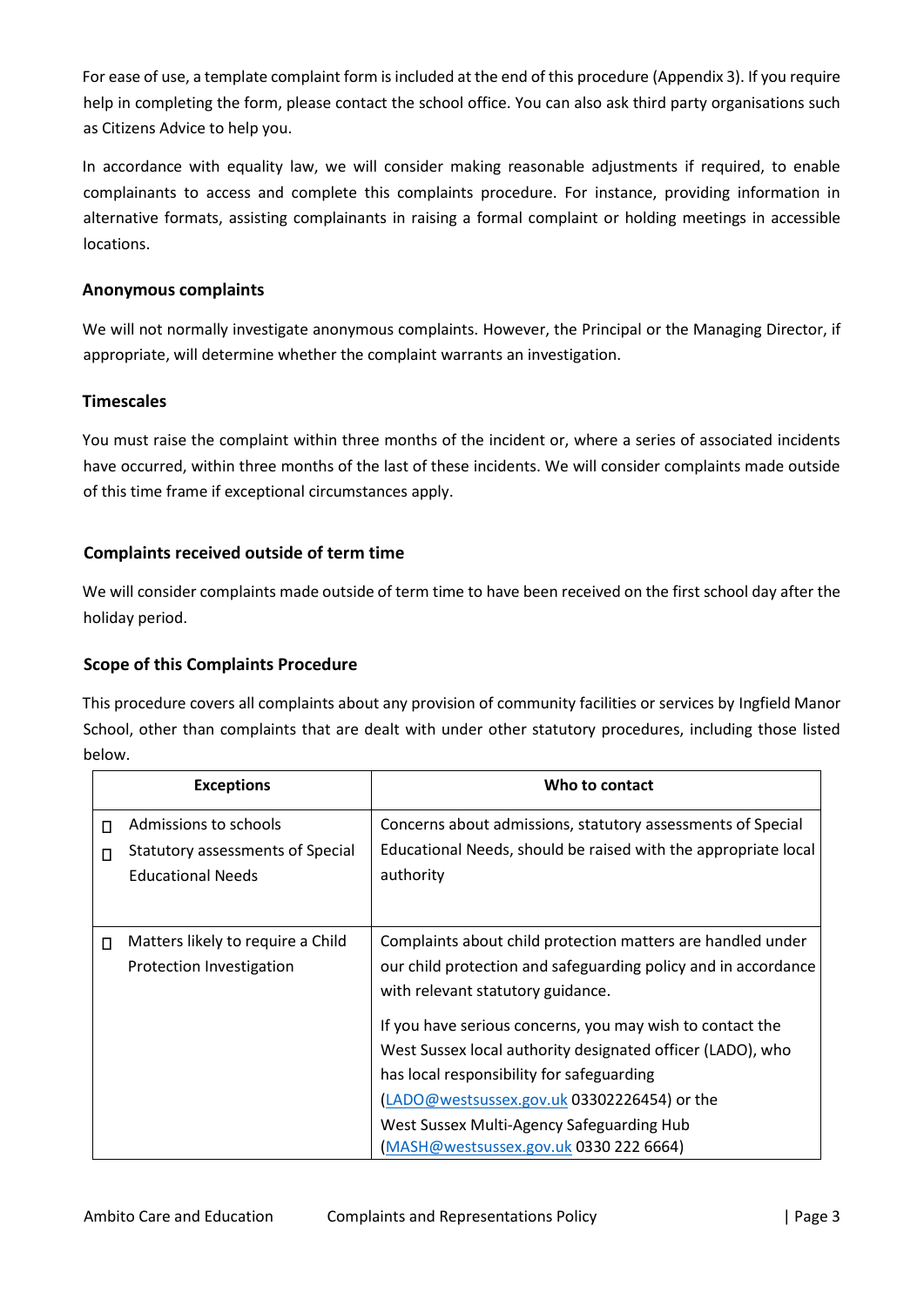| Exclusion of children from school*<br>п                                     | Further information about raising concerns about exclusion<br>can be found at: www.gov.uk/school-<br>discipline exclusions/exclusions.<br>*complaints about the application of the behaviour policy can<br>be made through the school's complaints procedure.                                                                                                                                                                                                                                                                                                                                                                                                          |
|-----------------------------------------------------------------------------|------------------------------------------------------------------------------------------------------------------------------------------------------------------------------------------------------------------------------------------------------------------------------------------------------------------------------------------------------------------------------------------------------------------------------------------------------------------------------------------------------------------------------------------------------------------------------------------------------------------------------------------------------------------------|
| Whistleblowing<br>□                                                         | We have an internal whistleblowing procedure for all our<br>employees, including temporary staff and contractors.<br>The Secretary of State for Education is the prescribed person<br>for matters relating to education for whistleblowers in<br>education who do not want to raise matters direct with their<br>employer. Referrals can be made at:<br>www.education.gov.uk/contactus.<br>Volunteer staff who have concerns about our school should<br>complain through the school's complaints procedure. You may<br>also be able to complain direct to the LA or the<br>Department for Education (see link above), depending on the<br>substance of your complaint. |
| □ Staff grievances                                                          | Complaints from staff will be dealt with under the school's<br>internal grievance procedures.                                                                                                                                                                                                                                                                                                                                                                                                                                                                                                                                                                          |
| □ Staff conduct<br>Complaints about services<br>О                           | Complaints about staff will be dealt with under the school's<br>internal disciplinary procedures, if appropriate.<br>Complainants will not be informed of any disciplinary action<br>taken against a staff member as a result of a complaint.<br>However, the complainant will be notified that the matter is<br>being addressed.<br>Providers should have their own complaints procedure to deal                                                                                                                                                                                                                                                                      |
| provided by other providers who<br>may use school premises or<br>facilities | with complaints about service. Please contact them direct.                                                                                                                                                                                                                                                                                                                                                                                                                                                                                                                                                                                                             |

If other bodies are investigating aspects of the complaint, for example the police, local authority (LA) safeguarding teams or Tribunals, this may impact on our ability to adhere to the timescales within this procedure or result in the procedure being suspended until those public bodies have completed their investigations.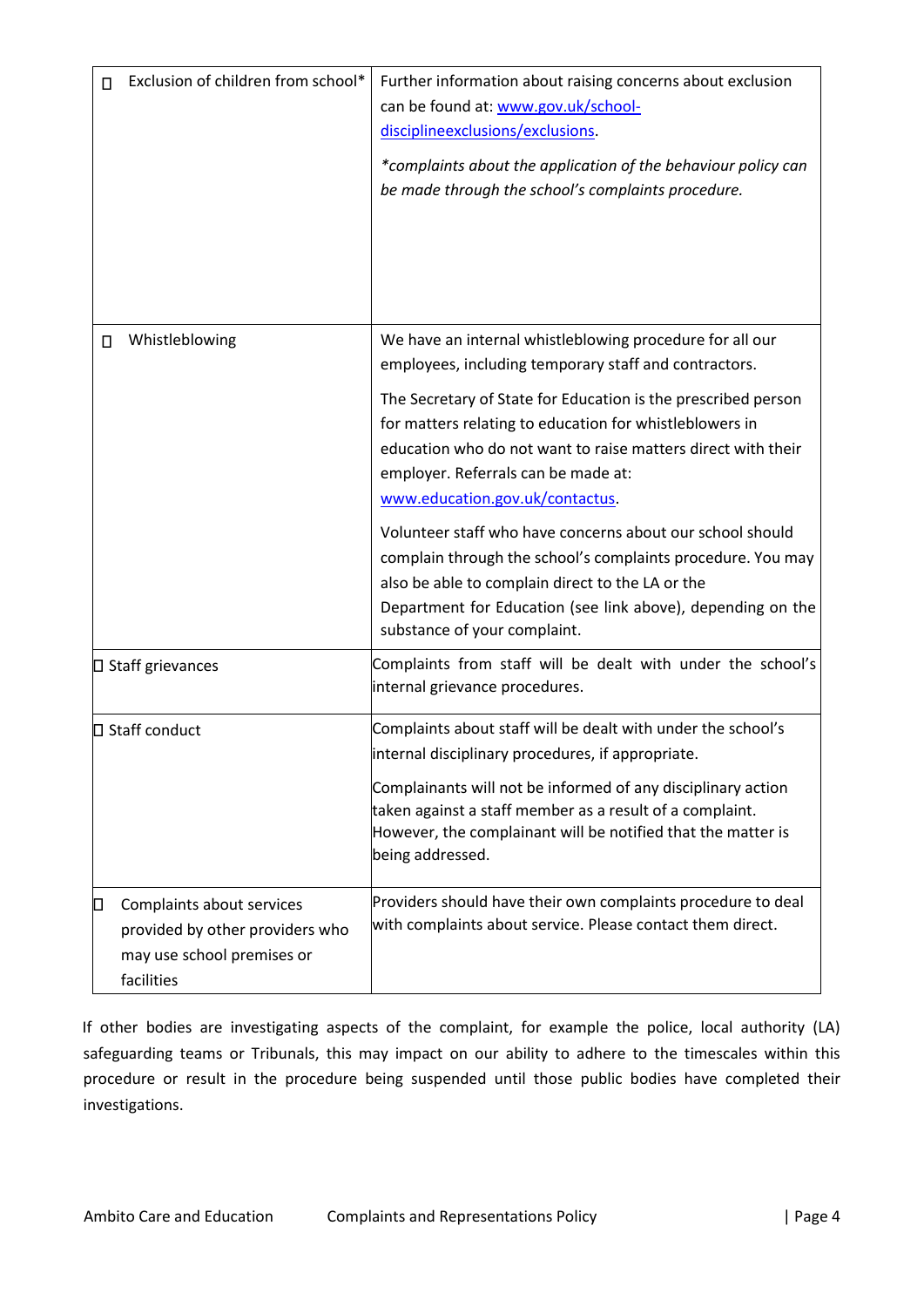If a complainant commences legal action against Ingfield Manor school in relation to their complaint, we will consider whether to suspend the complaints procedure in relation to their complaint until those legal proceedings have concluded.

#### **Resolving complaints**

At each stage in the procedure, Ingfield Manor School wants to resolve the complaint. If appropriate, we will acknowledge that the complaint is upheld in whole or in part. In addition, we may offer one or more of the following:

- an explanation
- an admission that the situation could have been handled differently or better
- an assurance that we will try to ensure the event complained of will not recur
- an explanation of the steps that have been or will be taken to help ensure that it will not happen again and an indication of the timescales within which any changes will be made
- an undertaking to review school policies in light of the complaint
- an apology

#### **Withdrawal of a Complaint**

If a complainant wants to withdraw their complaint, we will ask them to confirm this in writing.

#### **Student complaints**

It is important that every student attending Ingfield Manor school, regardless of level of need, has the right to raise a complaint. Students may require support and / or guidance to access complaints procedures. Children and young people attending Ingfield Manor school have an allocated team member assigned to them. In addition, they can also choose an advocate. Staff should also make it clear to students that they have the right to access representation external to the school should they wish.

'Easy read' posters are accessible throughout the school with key people listed as to who students can raise a complaint with, personalised for each department. 'Something's wrong' books are made available to students who may require supplementary vocabulary / symbols to aid their communication. An easy read ' students guide' is also available for students regarding raising a complaint (Appendix 1).

Staff at Ingfield manor school receive training to help understand different ways in which students at Ingfield Manor school may complain. ie. Changes in behaviour, withdrawal. Each student's 'support plan' identifies these key behaviours so that staff can always remain vigilant. Appendix 2 highlights possible behaviours that our students may display as a way of indicating they are / or would like to complain.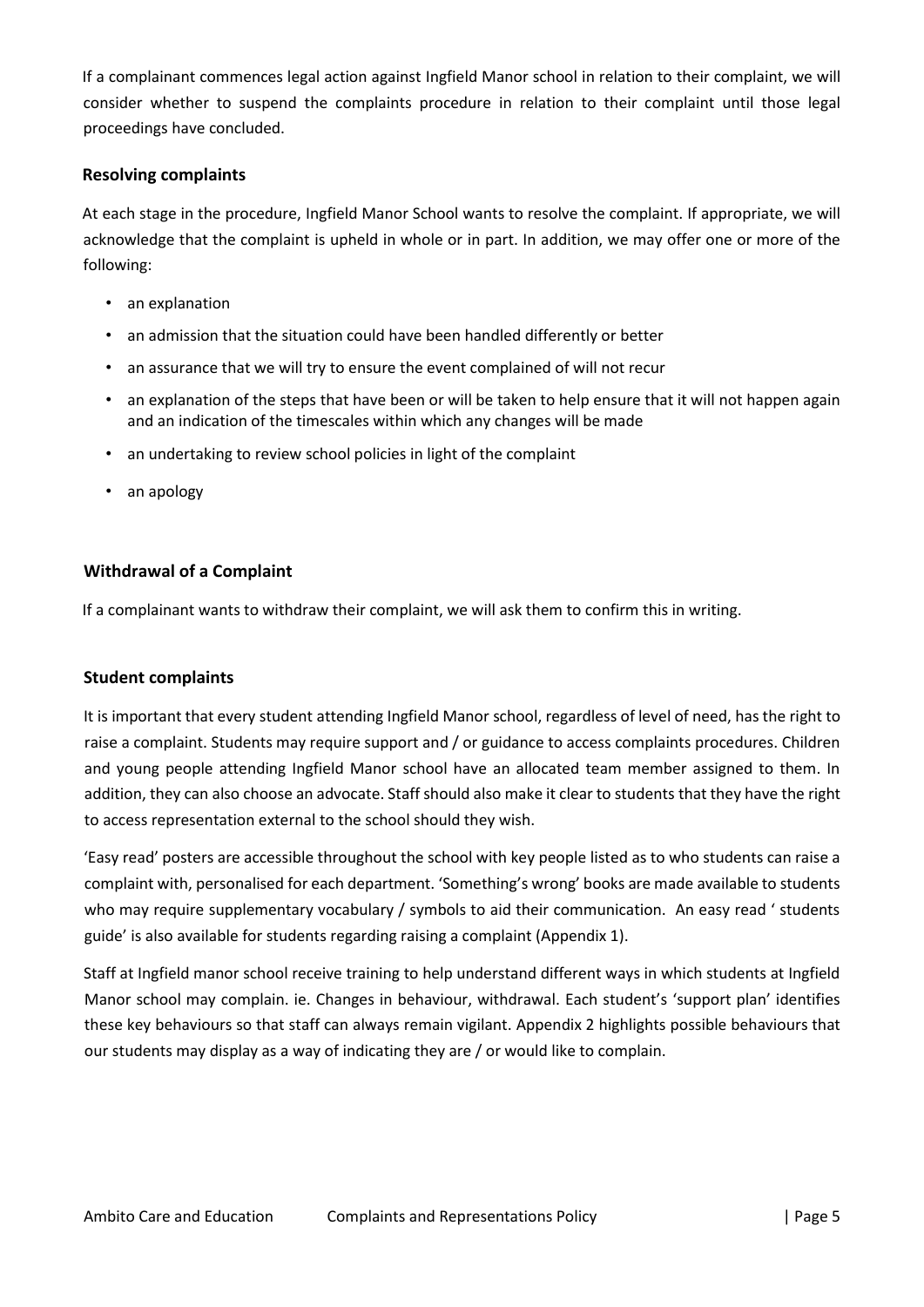#### **Stage 1 – Concern Stage**

It is in everyone's interest that concerns and complaints are resolved at the earliest possible stage. Many issues can be resolved informally, without the need to use the formal stages of the complaints procedure. Ingfield Manor School takes concerns seriously and will make every effort to resolve the matter as quickly as possible.

In the first instance, concerns should be addressed to the member of staff in question or class teacher who will try to clarify the nature of the concern and the outcome being sought.

If you have difficulty discussing a concern with a particular member of staff, we will respect your views. In these cases, the member of staff will refer you to another staff member. Similarly, if the member of staff directly involved feels unable to deal with a concern, the Principal will refer you to another staff member. The member of staff may be more senior but does not have to be. The ability to consider the concern objectively and impartially is more important.

We understand however, that there are occasions when people would like to raise their concerns formally. In this case, Ingfield Manor School will attempt to resolve the issue internally, through the stages outlined within this complaints procedure.

#### **Stage 2 – Formal Complaint Stage**

Formal complaints must be made to the Principal (unless they are about the Principal), via the school office. This may be done in person, in writing (preferably on the Complaint Form), or by telephone.

The Principal will record the date the complaint is received and will acknowledge receipt of the complaint in writing (either by letter or email) within two school days. This will be copied to the Managing Director

Within this response, the Principal will seek to clarify the nature of the complaint, ask what remains unresolved and what outcome the complainant would like to see. The Principal can consider whether a face to face meeting is the most appropriate way of doing this.

*Note: The Principal may delegate the investigation to another member of the school's senior leadership team but not the decision to be taken. The school's Local Governing Body may also be asked to be involved in a complaint at this stage, if appropriate.* 

During the investigation, the Principal (or investigator) will:

- if necessary, interview those involved in the matter and/or those complained of, allowing them to be accompanied if they wish
- keep a written record of any meetings/interviews in relation to their investigation

At the conclusion of their investigation, the Principal will provide a formal written response within 20 school days of the date of receipt of the complaint.

If the Principal is unable to meet this deadline, they will provide the complainant with an update and revised response date.

The response will detail any actions taken to investigate the complaint and provide a full explanation of the decision made and the reason(s) for it. Where appropriate, it will include details of actions Ingfield Manor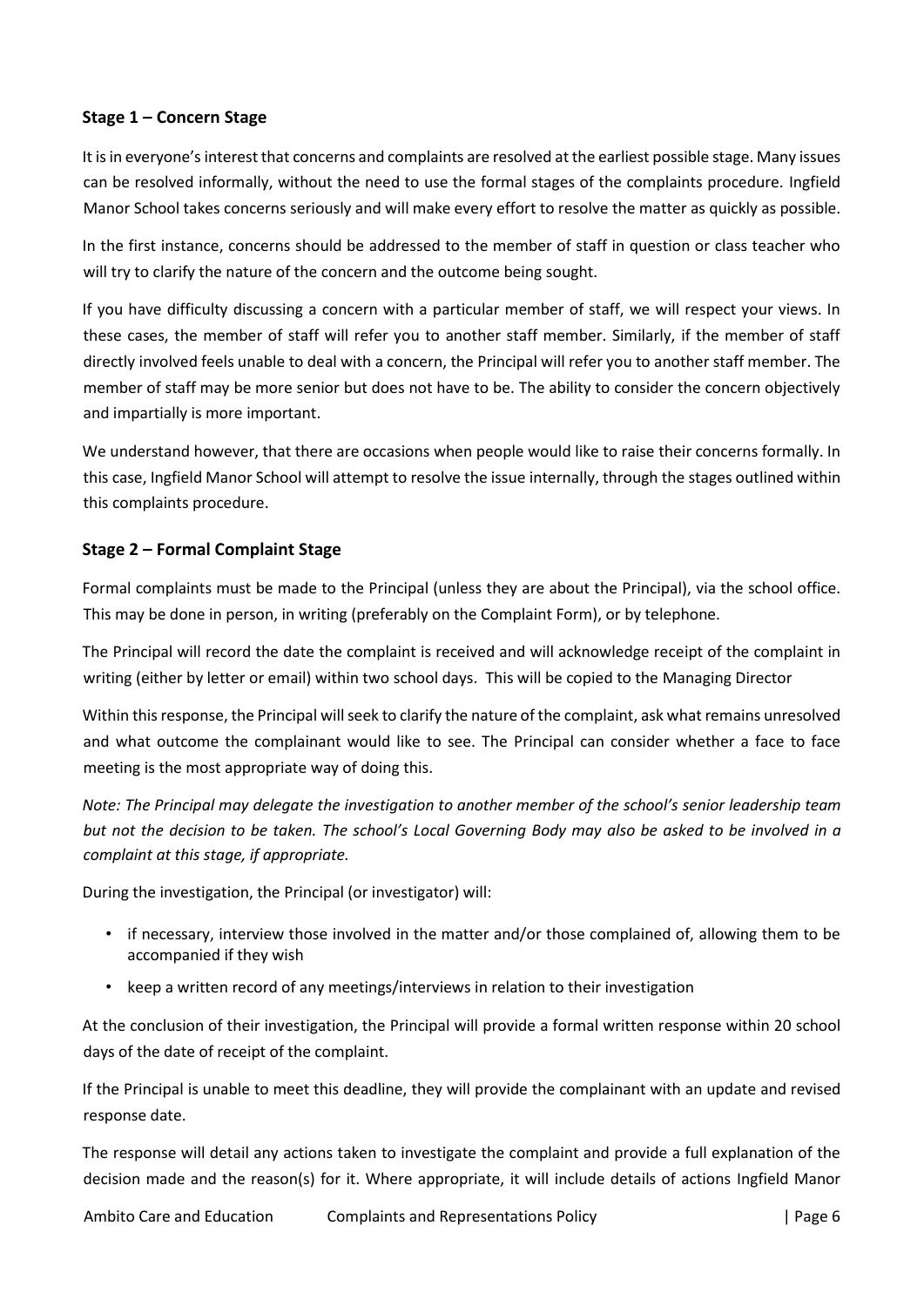School will take to resolve the complaint. This must be forwarded to the complainant within 5 working days of the decision.

The Principal will advise the complainant of how to escalate their complaint should they remain dissatisfied with the outcome of Stage 2.

If the complaint is about the Principal, the Managing Director will complete all the actions at Stage 2.

Complaints about the Principal must be made to the Managing Director, via the school office.

All complaints made at this stage will be logged on the establishment's database; C360.

#### **Stage 3**

If the complainant is dissatisfied with the outcome at Stage 2 and wishes to take the matter further, they should write to the Principal giving details of their concerns and asking for the matter to be given further consideration. This will be forwarded to the Managing Director.

A request to escalate to Stage 3 must be made to the Principal, via the school office, within 5 school days of receipt of the Stage 2 response.

The Managing Director will record the date the complaint is received and acknowledge receipt of the complaint in writing (either by letter or email) within 2 school days.

Requests received outside of this time frame will only be considered if exceptional circumstances apply.

In the first instance, the Managing Director will then:

- Check that, where appropriate, the complainant has completed Stages 1 and 2
- Seek any clarification regarding the nature of the complaint
- Inform the CEO and the Director for QA and Governance
- Arrange for the Complaints Committee to hear the complaint as soon as possible
- Invite the complainant and any representative to the meeting

The Managing Director will aim to convene a meeting within 20 school days of receipt of the Stage 3 request. If this is not possible, the Principal will provide an anticipated date and keep the complainant informed.

If the complainant rejects the offer of three proposed dates, without good reason, the Principal will decide when to hold the meeting. It will then proceed in the complainant's absence on the basis of written submissions from both parties.

The complaints committee will consist of at least three senior Ambito Care and Education staff with no prior involvement or knowledge of the complaint. One panel member will be independent of the management and running of the school. Prior to the meeting, they will decide amongst themselves who will act as the Chair of the Complaints Committee.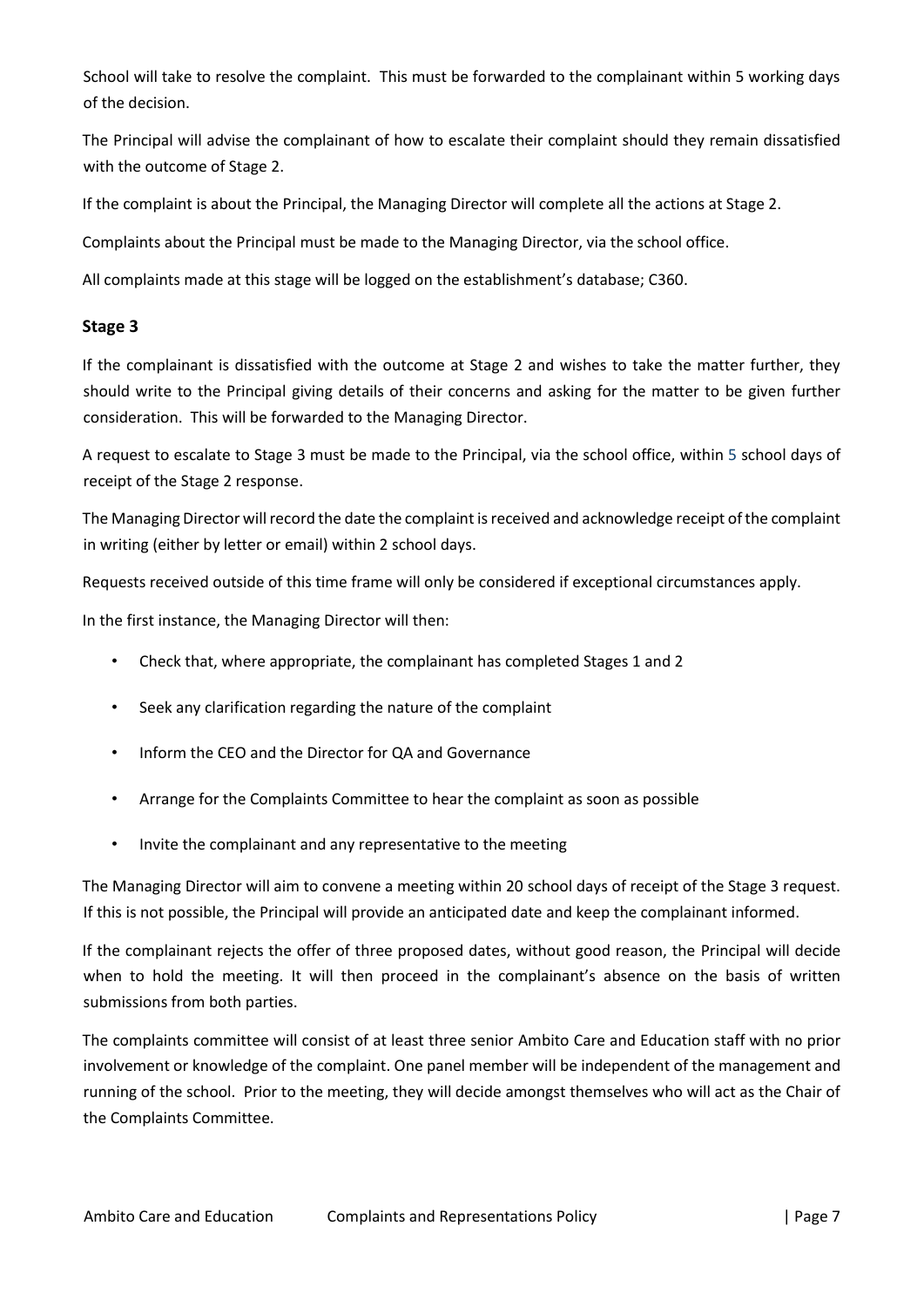The committee will hear the complaint by inviting parties to a meeting or through written representations if the complainant should choose to do so, but in responding to any requests they will be sensitive to the complainant's needs.

If the complainant is invited to attend the meeting, they may bring someone along to provide support. This can be a relative or friend. Generally, we do not encourage either party to bring legal representatives to the committee meeting. However, there may be occasions when legal representation is appropriate.

For instance, if a school employee is called as a witness in a complaint meeting, they may wish to be supported by union and/or legal representation.

*Note: Complaints about staff conduct will not generally be handled under this complaints procedure. Complainants will be advised that any staff conduct complaints will be considered under staff disciplinary procedures, if appropriate, but outcomes will not be shared with them.* 

Representatives from the media are not permitted to attend.

At least 5 school days before the meeting, the Principal will:

- confirm and notify the complainant of the date, time and venue of the meeting, ensuring that, if the complainant is invited, the dates are convenient to all parties and that the venue and proceedings are accessible
- request copies of any further written material to be submitted to the committee at least 3 school days before the meeting

Any written material will be circulated to all parties at least 3 school days before the date of the meeting. The committee will not normally accept as evidence, recordings of conversations which were obtained covertly and without the informed consent of all parties being recorded.

The committee will also not review any new complaints at this stage or consider evidence unrelated to the initial complaint to be included. New complaints must be dealt with from Stage 2 of the procedure.

The meeting will be held in private. Electronic recordings of meetings or conversations are not normally permitted unless a complainant's own disability or special needs require it. Prior knowledge and consent of all parties attending must be sought before meetings or conversations take place. Consent will be recorded in any minutes taken.

The committee will consider the complaint and all the evidence presented. The committee can:

- uphold the complaint in whole or in part
- dismiss the complaint in whole or in part

If the complaint is upheld in whole or in part, the committee will:

- decide on the appropriate action to be taken to resolve the complaint
- where appropriate, recommend changes to the school's systems or procedures to prevent similar issues in the future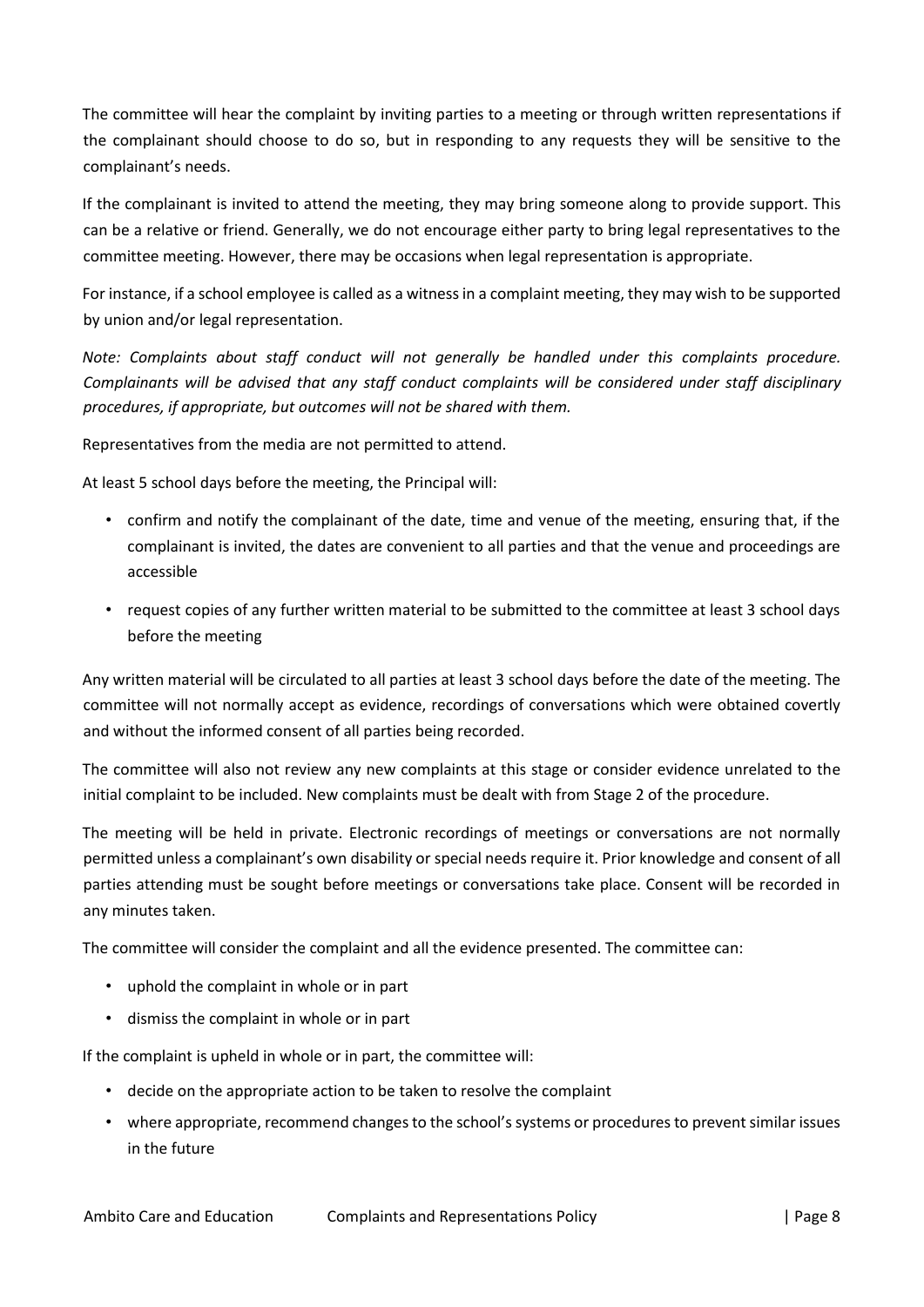The Chair of the Committee will provide the complainant and Ingfield Manor School with a full explanation of their decision and the reason(s) for it, in writing, within 5 school days.

The response will detail any actions taken to investigate the complaint and provide a full explanation of the decision made and the reason(s) for it. The response will also detail whether concerns were resolved following a formal procedure or proceed to a panel hearing. Where appropriate, it will include details of actions Ingfield Manor School will take to resolve the complaint. The response will be provided to the complainant and where relevant to the person complained about.

The response will also advise the complainant of how to escalate their complaint should they remain dissatisfied.

#### **Next Steps**

If the complainant believes the school did not handle their complaint in accordance with the published complaints procedure or they acted unlawfully or unreasonably in the exercise of their duties under education law, they can contact the Department for Education after they have completed Stage 2.

The Department for Education will not normally reinvestigate the substance of complaints or overturn any decisions made by Ingfield Manor School. They will consider whether Ingfield Manor School has adhered to education legislation and any statutory policies connected with the complaint.

The complainant can refer their complaint to the Department for Education online at:

[www.education.gov.uk/contactus,](http://www.education.gov.uk/contactus)

by telephone on: 0370 000 2288 or by writing to: Department for Education Piccadilly Gate Store Street Manchester M1 2WD.

The school will ensure all correspondence, statements and records relating to individual complaints are kept confidential except where the Secretary of State or body conducting an inspection under section 109 of the 2008 Act requests access to them. The school will maintain a written record available for inspection on the school premises by the Proprietor and the Principal.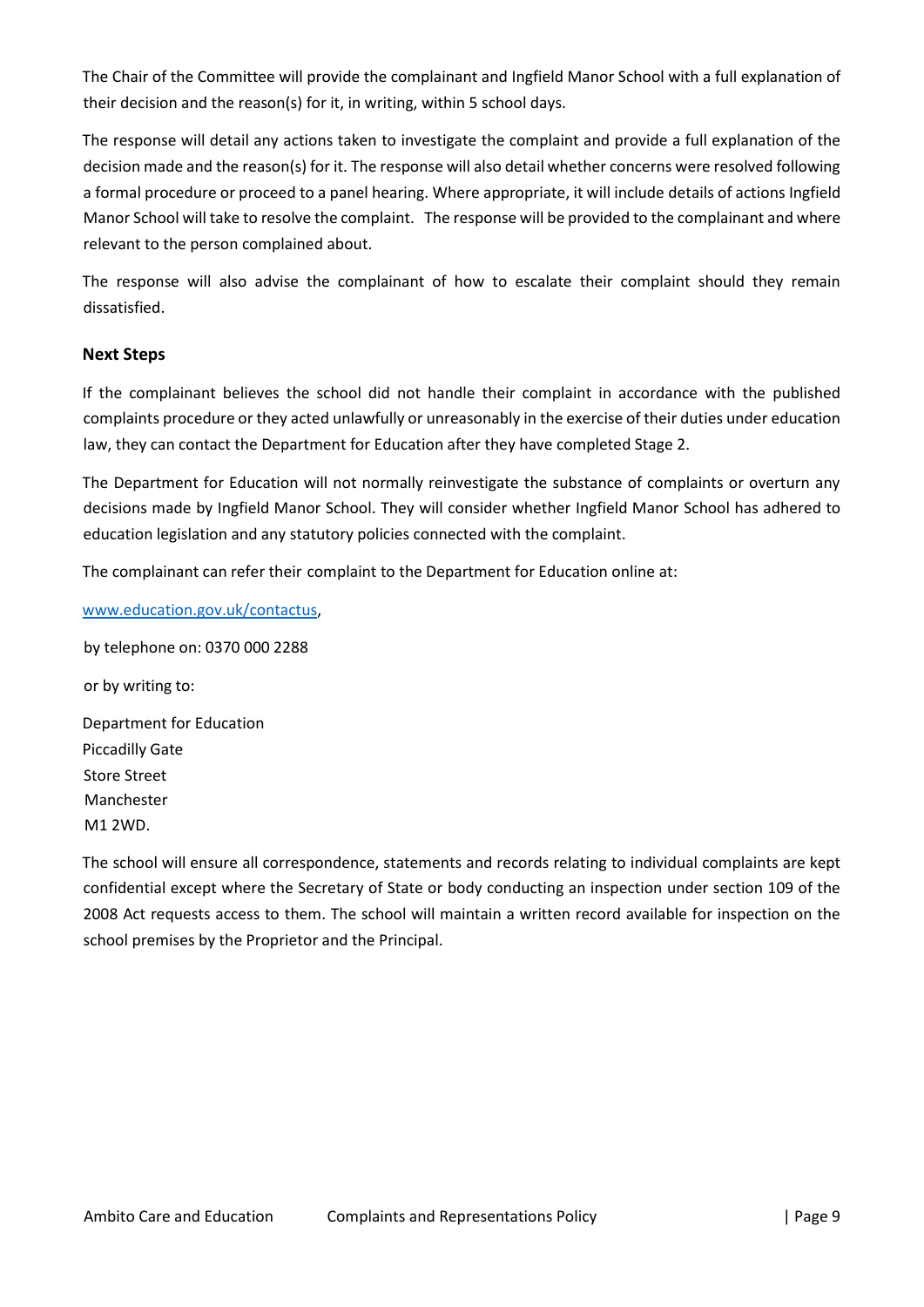#### **Roles and Responsibilities**

#### **Complainant**

The complainant will receive a more effective response to the complaint if they:

- explain the complaint in full as early as possible
- co-operate with the school in seeking a solution to the complaint
- respond promptly to requests for information or meetings or in agreeing the details of the complaint
- ask for assistance as needed
- treat all those involved in the complaint with respect
- refrain from publicising the details of their complaint on social media and respect confidentiality.

#### **Investigator**

The investigator's role is to establish the facts relevant to the complaint by:

- providing a comprehensive, open, transparent and fair consideration of the complaint through:
	- o sensitive and thorough interviewing of the complainant to establish what has happened and who has been involved
	- o interviewing staff and children/young people and other people relevant to the complaint o consideration of records and other relevant information  $\circ$  analysing information
- liaising with the complainant and the complaints co-ordinator as appropriate to clarify what the complainant feels would put things right

The investigator should:

- conduct interviews with an open mind and be prepared to persist in the questioning
- keep notes of interviews or arrange for an independent note taker to record minutes of the meeting
- ensure that any papers produced during the investigation are kept securely pending any appeal
- be mindful of the timescales to respond
- prepare a comprehensive report for the Principal or complaints committee that sets out the facts, identifies solutions and recommends courses of action to resolve problems

The Principal or complaints committee will then determine whether to uphold or dismiss the complaint and communicate that decision to the complainant, providing the appropriate escalation details.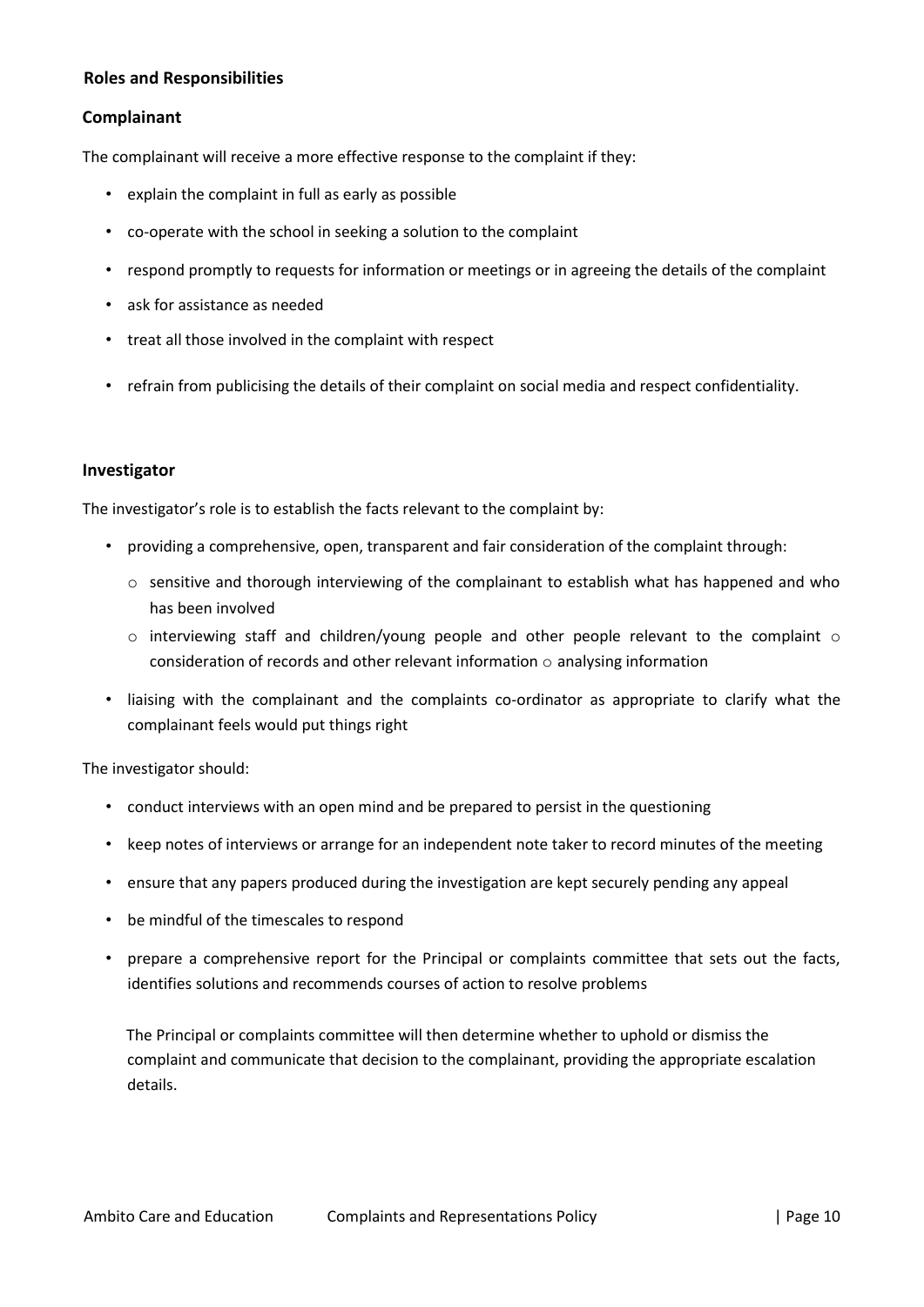#### **Complaints Co-ordinator** (this could be the Principal)

The complaints co-ordinator should:

- ensure that the complainant is fully updated at each stage of the procedure
- liaise with staff members, Principal, Chair of Governors, Clerk and LAs (if appropriate) to ensure the smooth running of the complaints procedure
- be aware of issues regarding:
	- $\circ$  sharing third party information  $\circ$  additional support. This may be needed by complainants when making a complaint including interpretation support or where the complainant is a child or young person
- keep records
- ensure that all people involved in the complaint procedure are aware of their legal rights and duties, including any under legislation relating to school complaints, education law, the Equality Act 2010, the Freedom of Information Act 2000, the Data Protection Act (DPA) 2018 and the General Data Protection Regulations (GDPR)
- set the date, time and venue of the meeting, ensuring that the dates are convenient to all parties (if they are invited to attend) and that the venue and proceedings are accessible
- collate any written material relevant to the complaint (for example; stage 1 paperwork, school and complainant submissions) and send it to the parties in advance of the meeting within an agreed timescale
- record the proceedings
- circulate the minutes of the meeting
- notify all parties of the committee's decision

#### **Committee Chair**

The committee's chair, who is nominated in advance of the complaint meeting, should ensure that:

- both parties are asked (via the Principal) to provide any additional information relating to the complaint by a specified date in advance of the meeting
- the meeting is conducted in an informal manner, is not adversarial, and that, if all parties are invited to attend, everyone is treated with respect and courtesy
- complainants who may not be used to speaking at such a meeting are put at ease. This is particularly important if the complainant is a child/young person
- the remit of the committee is explained to the complainant

Ambito Care and Education Complaints and Representations Policy | Page 11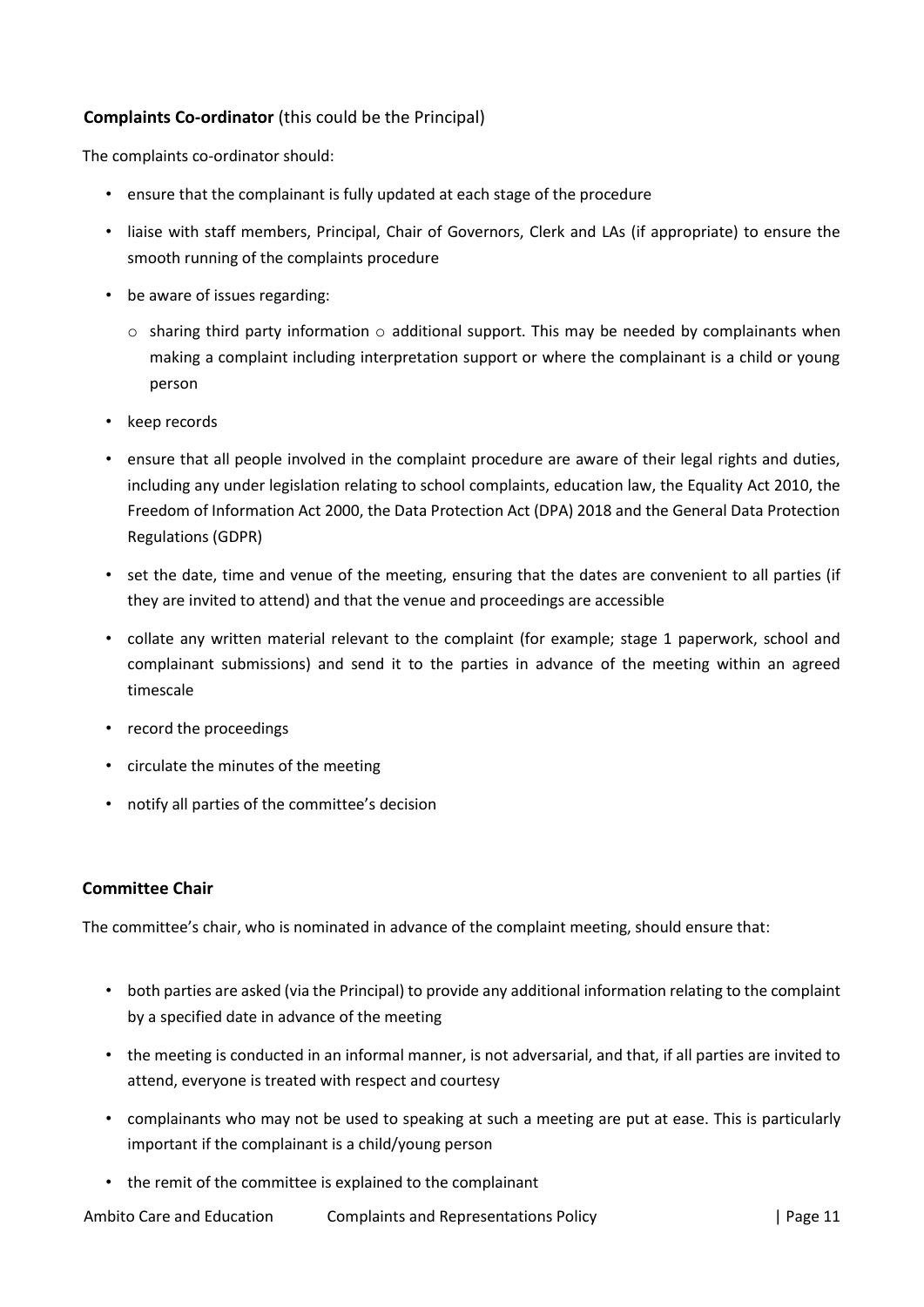• written material is seen by everyone in attendance, provided it does not breach confidentiality or any individual's rights to privacy under the DPA 2018 or GDPR.

If a new issue arises it would be useful to give everyone the opportunity to consider and comment upon it; this may require a short adjournment of the meeting

- both the complainant and the school are given the opportunity to make their case and seek clarity, either through written submissions ahead of the meeting or verbally in the meeting itself
- the issues are addressed
- key findings of fact are made
- the committee is open-minded and acts independently
- no member of the committee has an external interest in the outcome of the proceedings or any involvement in an earlier stage of the procedure
- the meeting is minuted
- they liaise with the Clerk (and complaints co-ordinator, if the school has one)

#### **Committee Member**

Committee members should be aware that:

- the meeting must be independent and impartial, and should be seen to be so
- No governor may sit on the committee if they have had a prior involvement in the complaint or in the circumstances surrounding it.
- the aim of the meeting should be to resolve the complaint and achieve reconciliation between the school and the complainant
- We recognise that the complainant might not be satisfied with the outcome if the meeting does not find in their favour. It may only be possible to establish the facts and make recommendations.
- many complainants will feel nervous and inhibited in a formal setting
- Parents/carers often feel emotional when discussing an issue that affects their child.
- extra care needs to be taken when the complainant is a child/young person and present during all or part of the meeting. Careful consideration of the atmosphere and proceedings should ensure that the child/young person does not feel intimidated.
- The committee should respect the views of the child/young person and give them equal consideration to those of adults.
- If the child/young person is the complainant, the committee should ask in advance if any support is needed to help them present their complaint. Where the child/young person's parent is the complainant, the committee should give the parent the opportunity to say which parts of the meeting, if any, the child/young person needs to attend. However, the parent should be advised that agreement might not always be possible if the parent wishes the child/young person to attend a part of the meeting that the committee considers is not in the child/young person's best interests as the welfare of the child/young person is paramount.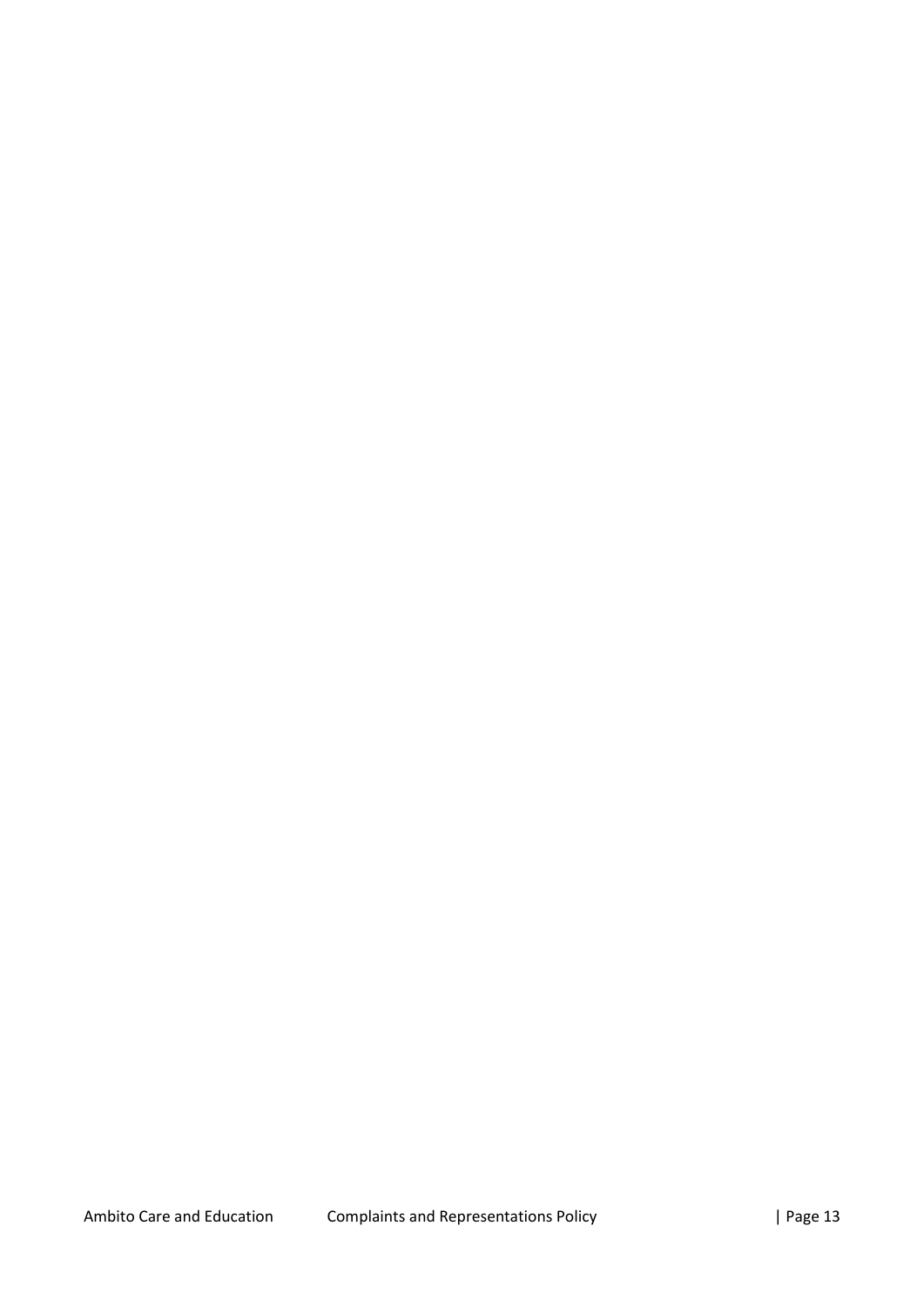# Complaints (student guide)

At Ingfield Manor School we will do all we can to make sure you are:

- Safe
- Happy with the teaching and support you receive
- Happy with the way you are treated

Please let us know if things are not going well for you. We believe all our students, including you, have the right to complain if something is wrong.

You have the right to let us know about anything that affects you whilst you are at school, as well as outside of school.

All complaints will be listened to and taken seriously. You can talk to any member of staff that you choose, which could be your ATM or teacher.

You can also have an advocate to listen to and deal with your complaint; they are not people who work for the school and are there to help you.

Any complaint you make will be written down. After we have written it down, we will look into what has been happening and let you know what we found out. We will tell you about what we will do. Details of your complaint will be kept in a complaints' file.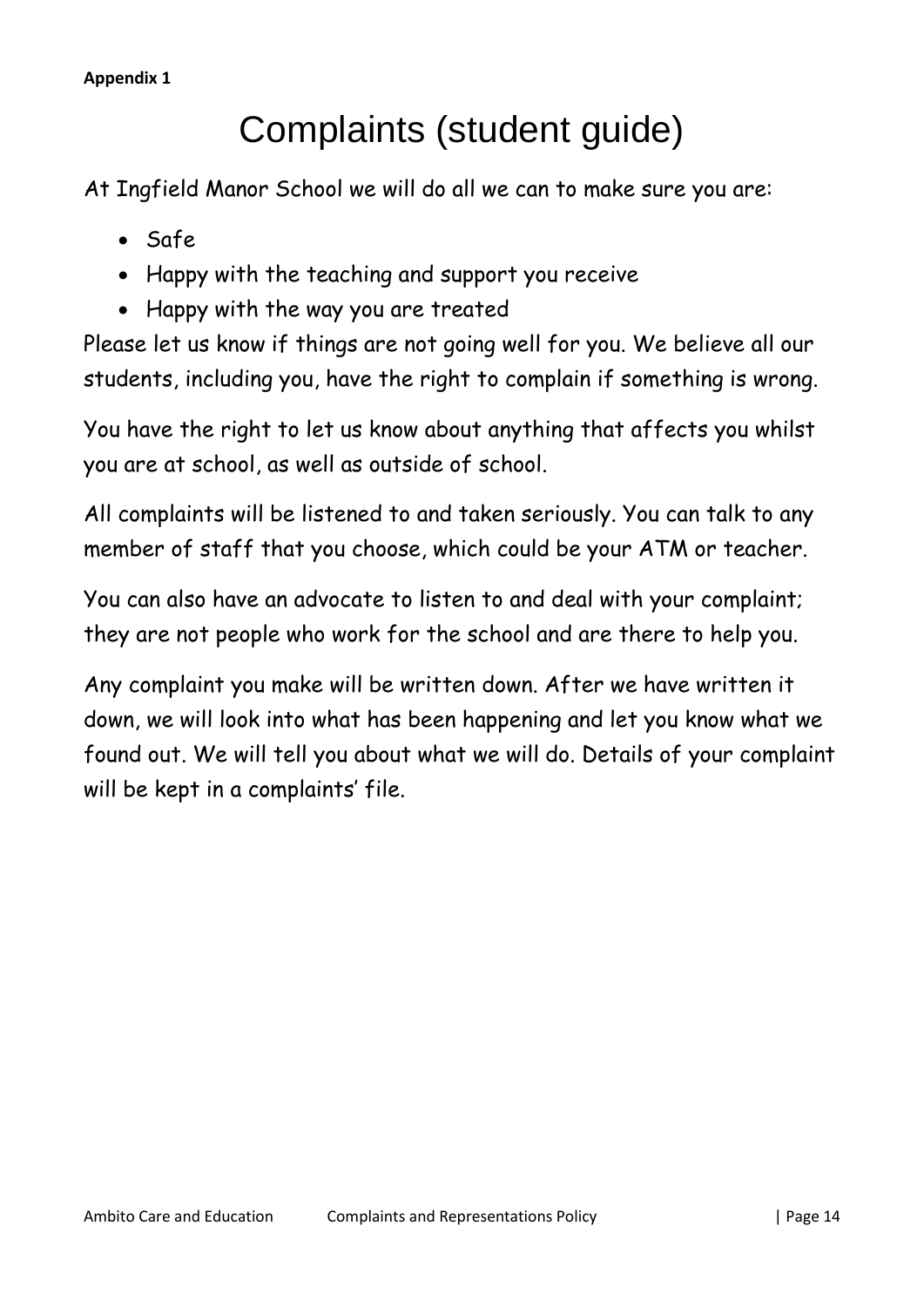#### **Appendix 2**

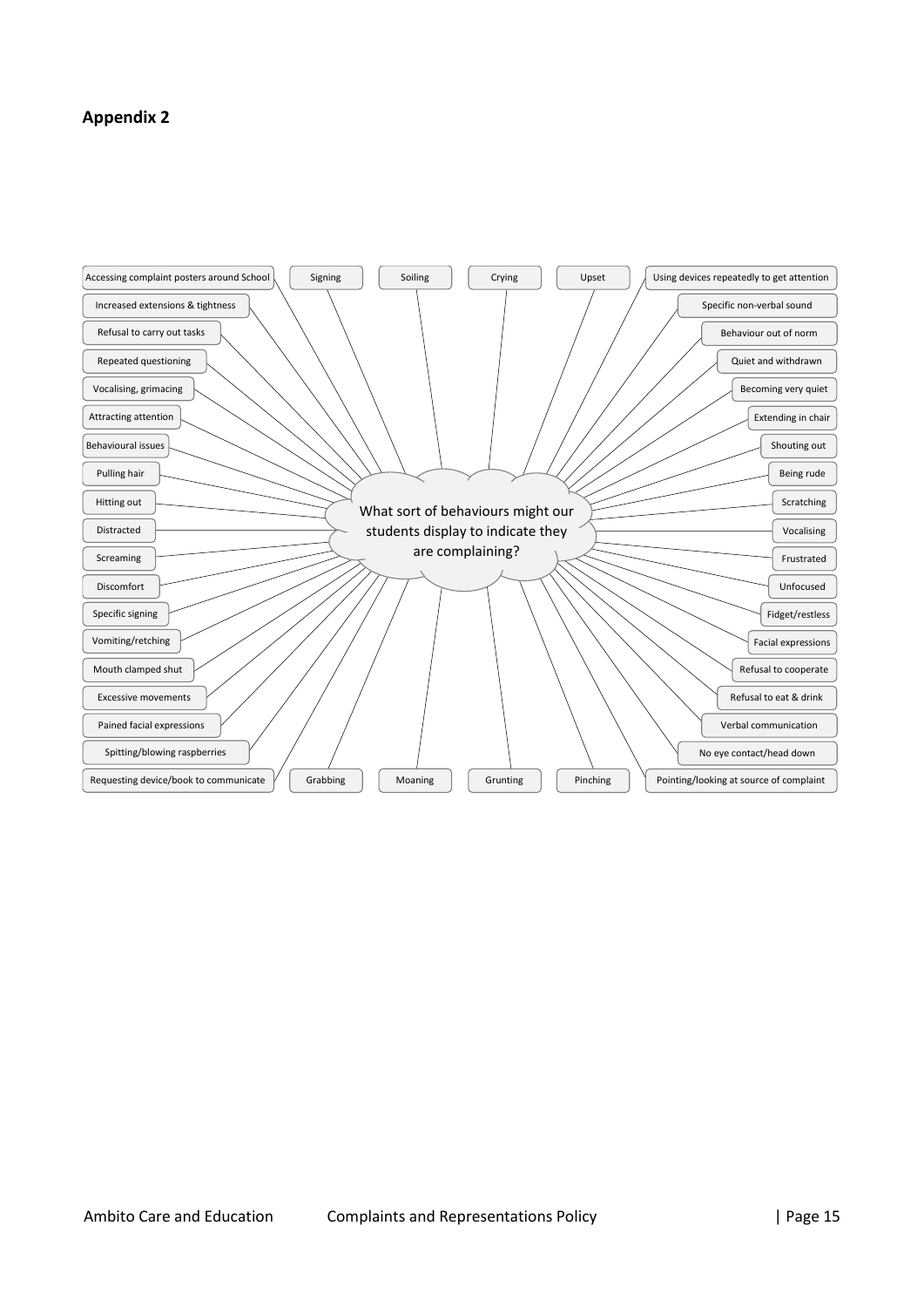### **Appendix 3**

## **Complaint Form**

Please complete and return to Principal, Nicola Dodds, who will acknowledge receipt and explain what action will be taken.

| Your name:                                                                                                     |
|----------------------------------------------------------------------------------------------------------------|
| Student's name (if relevant):                                                                                  |
| Your relationship to the student (if relevant):                                                                |
| <b>Address:</b>                                                                                                |
|                                                                                                                |
| Postcode:                                                                                                      |
| Day time telephone number:                                                                                     |
| <b>Evening telephone number:</b>                                                                               |
| Please give details of your complaint, including whether you have spoken to anybody at the school<br>about it: |
|                                                                                                                |
|                                                                                                                |
|                                                                                                                |
|                                                                                                                |
|                                                                                                                |
|                                                                                                                |
|                                                                                                                |
|                                                                                                                |
|                                                                                                                |
|                                                                                                                |
|                                                                                                                |
|                                                                                                                |
|                                                                                                                |
|                                                                                                                |
|                                                                                                                |
|                                                                                                                |
|                                                                                                                |
|                                                                                                                |
|                                                                                                                |
|                                                                                                                |